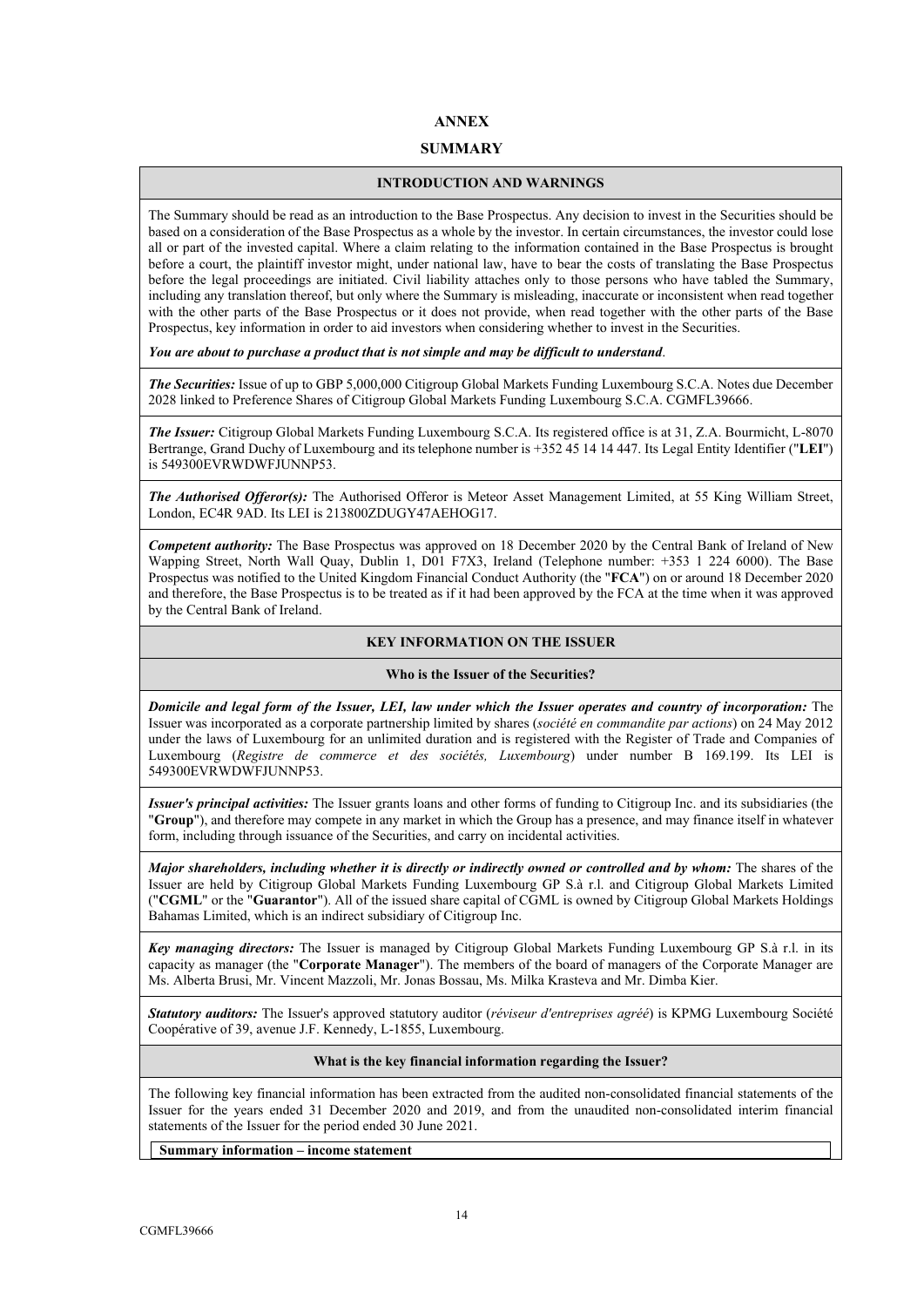|                                                                                                                                                               | Year ended 31<br><b>December</b><br>2020 (audited) | <b>December</b> | Year ended 31<br>2019 (audited)      | <b>Six</b><br>ended 30 June<br>2021 (unaudited)    | months | <b>Six</b><br>months<br>ended 30 June<br>2020 (unaudited)    |  |
|---------------------------------------------------------------------------------------------------------------------------------------------------------------|----------------------------------------------------|-----------------|--------------------------------------|----------------------------------------------------|--------|--------------------------------------------------------------|--|
| before<br>Profit<br>income<br>(in<br>tax<br>thousands of U.S. dollars)                                                                                        | 113                                                | 121             |                                      | 64                                                 |        | 64                                                           |  |
| Summary information - balance sheet                                                                                                                           |                                                    |                 |                                      |                                                    |        |                                                              |  |
|                                                                                                                                                               | Year<br>ended<br><b>December</b><br>(audited)      | 31<br>2020      | Year<br><b>December</b><br>(audited) | ended<br>31<br>2019                                |        | Six months ended 30<br>June 2021 (unaudited)                 |  |
| Net financial debt (long term debt<br>plus short term debt minus cash) (in<br>thousands of U.S. dollars)                                                      | 18,588,258                                         |                 | 12,746,867                           |                                                    |        | 23,442,327                                                   |  |
| Current ratio (current assets/current<br>liabilities)                                                                                                         | 100%                                               |                 | 100%                                 |                                                    | 100%   |                                                              |  |
| Debt<br>equity<br>ratio<br>(total)<br>to<br>liabilities/total shareholder equity)                                                                             | 1868714%<br>1395849%                               |                 |                                      | 2241453%                                           |        |                                                              |  |
| ratio<br>(operating)<br>Interest<br>cover<br>income/interest expense)*                                                                                        | Not Applicable<br>Not Applicable                   |                 | Not Applicable                       |                                                    |        |                                                              |  |
| Summary information - cash flow statement                                                                                                                     |                                                    |                 |                                      |                                                    |        |                                                              |  |
|                                                                                                                                                               | Year ended 31<br>December 2020<br>(audited)        | (audited)       | Year ended 31<br>December 2019       | <b>Six</b><br>ended 30 June<br>2021<br>(unaudited) | months | <b>Six</b><br>months<br>ended 30 June<br>2020<br>(unaudited) |  |
| Net cash flows from operating<br>activities (in thousands of U.S.<br>dollars)                                                                                 | $-11,875$                                          | 9,381           |                                      | $-18,100$                                          |        | $-13,277$                                                    |  |
| Net cash flows from financing<br>activities (in thousands of U.S.<br>dollars)                                                                                 | 4,871,709                                          | 3,518,482       |                                      | 4,409,702                                          |        | 3,901,494                                                    |  |
| Net cash flows from investing<br>activities (in thousands of U.S.<br>dollars)<br>*In accordance with IFRS, the Issuer does not present any interest expenses. | $-4,871,701$                                       |                 | $-3,518,473$                         | $-4,409,702$                                       |        | $-3,901,494$                                                 |  |

*Qualifications in audit report on historical financial information:* There are no qualifications in the audit report of the Issuer on its audited historical financial information.

# **What are the key risks that are specific to the Issuer?**

The Issuer is subject to the following key risks:

- The Issuer is subject to intra-group credit risk. From time to time, the Issuer enters into derivative transactions with CGML to offset or hedge its liabilities to securityholders under securities issued by it (which may include the Securities). As such, the Issuer is exposed to the credit risk of CGML in the form of counterparty risk in respect of such derivative transactions. In particular, the Issuer's ability to fulfil its obligations under the Securities is primarily dependent on CGML performing its counterparty obligations owed to the Issuer in respect of such derivative transactions in a timely manner, and any failure by CGML to do so will negatively affect the ability of the Issuer to fulfil its obligations under the Securities. Securityholders will not have any recourse to CGML under any such derivative transactions.
- The Issuer may not be able to maintain its current ratings. If a rating agency reduces, suspends or withdraws its rating of the Issuer and/or any affiliate thereof, the liquidity and market value of the Securities are likely to be adversely affected. Ratings downgrades could also have a negative impact on other funding sources, such as secured financing and other margin requirements, for which there are no explicit triggers.
- If the relevant resolution authority is satisfied that the Issuer is failing or likely to fail, and subject to certain other conditions being satisfied, the Issuer may be subject to action taken by the resolution authority, including potentially the write down of claims of unsecured creditors of the Issuer (such as the Securities) and the conversion of unsecured debt claims (such as the Securities) to other instruments (e.g. equity shares), the transfer of all or part of the Issuer's business to another entity, or other resolution measures. As a result of any such action, investors could lose some or all of their investment in the Securities.

# **KEY INFORMATION ON THE SECURITIES**

# **What are the main features of the Securities?**

*Type and class of Securities, including security identification numbers*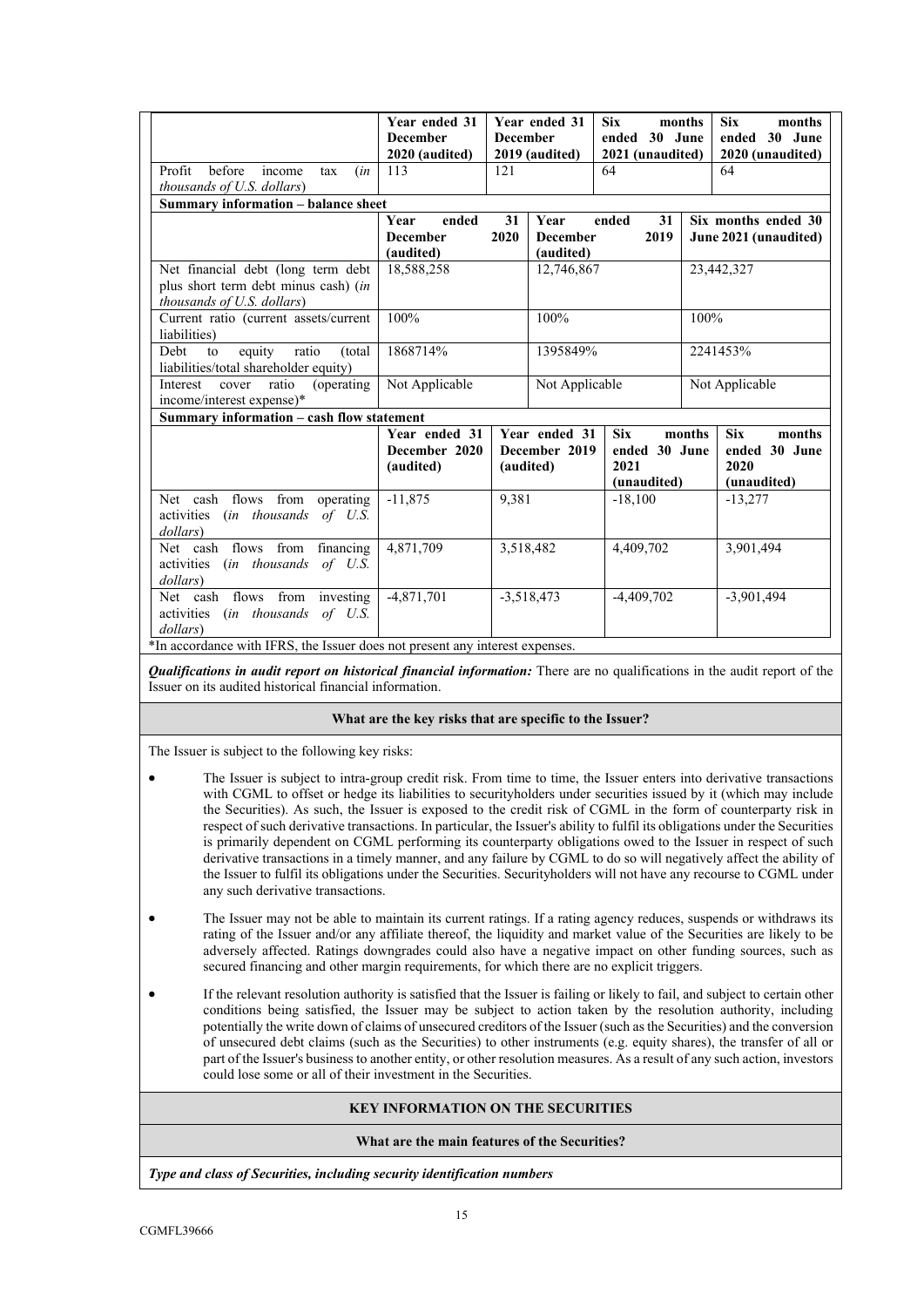The Securities are derivative securities in the form of notes, and are linked to an underlying preference share. The Securities will be cleared and settled through Euroclear Bank S.A./N.V. and/or Clearstream Banking, *société anonyme*.

The issue date of the Securities is 11 business days following the Initial Preference Share Reference Date (expected to be 14 December 2021). The issue price of the Securities is 100 per cent. of the Aggregate Principal Amount.

Series Number: CGMFL39666; ISIN: XS2392026758; Common Code: 239202675; CFI: DTZNFR; FISN: CITIGROUP GLOBA/ZERO CPNEMTN 202812; CUSIP: 5C027J9L2; Valoren: Not Applicable

*Currency, specified denomination, calculation amount, aggregate principal amount and maturity date of the Securities*

The Securities are denominated in GBP. The Securities have a specified denomination of GBP 1,000 and the calculation amount is GBP 1,000. The aggregate principal amount of the Securities to be issued is up to GBP 5,000,000.

*Maturity Date*: The Final Valuation Date. The Maturity Date is the date on which the Securities are scheduled to redeem, subject to an early redemption of the Securities.

# *Rights attached to the Securities*

The Securities do not pay any interest. The return on the Securities will derive from, unless the Securities have been previously redeemed or purchased and cancelled, the payment of the Redemption Amount on the Maturity Date of the Securities.

**Redemption Amount**: Unless the Securities have been previously redeemed or purchased and cancelled, the Issuer shall redeem each Security on the Maturity Date at an amount equal to the product of (a) the Calculation Amount and (b) the Final Performance of the Underlying. Expressed as a formula:

 $CA \times$  Final Performance of the Underlying

Where:

**Autocall Observation Dates**: Each of 29 November 2022, 29 November 2023, 29 November 2024, 1 December 2025, 30 November 2026 and 29 November 2027.

**Calculation Amount** or **CA**: GBP 1,000.

**Final Performance**: in respect of the Underlying, an amount expressed as a percentage equal to the Underlying's Final Reference Level divided by its Redemption Initial Level. Expressed as a formula:

> Final Reference Level Redemption Initial Level

**Final Reference Level**: in respect of the Underlying, the Underlying Closing Level for such Underlying on the Final Valuation Date.

**Final Valuation Date(s)**: 5 business days following the Preference Share Valuation Date, subject to adjustment.

**Initial Preference Share Reference Date**: 29 November 2021, subject to adjustment.

**Preference Share Valuation Date**: either (a) 29 November 2028, or (b) as the Underlying may be redeemed early on the occurrence of an event ("**Autocall Event**") on an Autocall Observation Date, the Autocall Observation Date on which such Autocall Event occurs, in each case, subject to adjustment.

**Redemption Initial Level**: in respect of the Underlying, the Underlying Closing Level for such Underlying for the Redemption Strike Date.

**Redemption Strike Date**: the issue date, being 11 business days following the Initial Preference Share Reference Date (expected to be 14 December 2021), subject to adjustment.

**Underlying Closing Level**: in respect of the Underlying and any day, means the fair market value of such Underlying displayed on the Electronic Page on such day as determined by the calculation agent using its internal models and methodologies and taking into account such factor(s) as the calculation agent determines appropriate.

| The Underlying                                                                                              |                           |  |  |  |  |
|-------------------------------------------------------------------------------------------------------------|---------------------------|--|--|--|--|
| <b>Description</b>                                                                                          | Electronic page           |  |  |  |  |
| Preference Share in Citigroup Global Marketing Funding Luxembourg<br>S.C.A. (Class 306; ISIN: CGMFLPRE0A81) | Bloomberg Page: BR8473836 |  |  |  |  |

*Early Redemption:* The Securities may be redeemed early following the occurrence of certain specified events or circumstances (for example, including an event affecting the Underlying(s) or the Issuer's hedging arrangements, an event of default, and circumstances relating to taxation and illegality) at an amount which will be determined by the calculation agent in accordance with the terms and conditions of the Securities.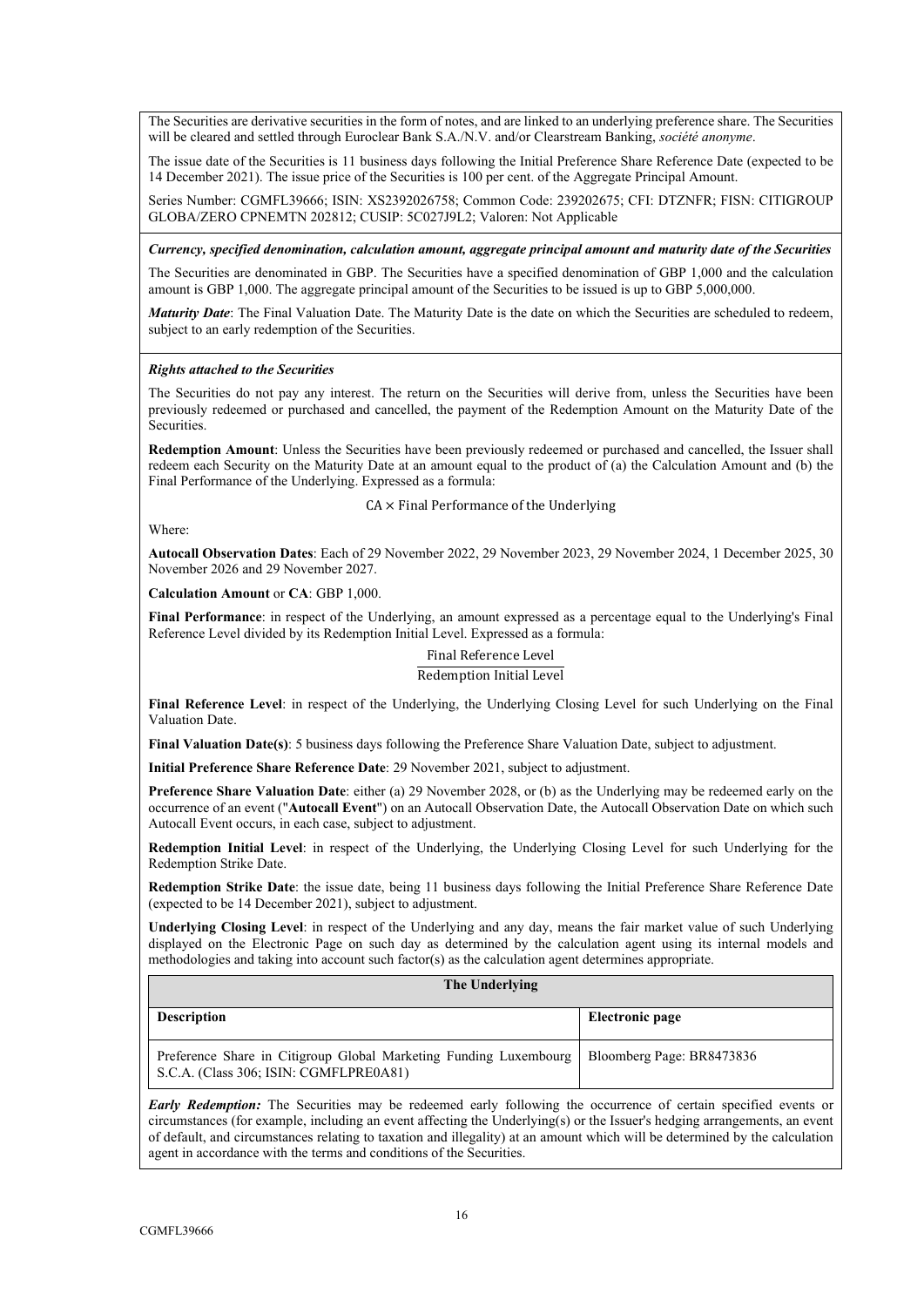*Meetings:* The terms and conditions of the Securities contain provisions for calling meetings of holders to consider matters affecting their interests generally. These provisions permit defined majorities to bind all holders, including holders who did not attend and vote at the relevant meeting and holders who voted in a manner contrary to the majority.

*Governing law:* The Securities will be governed by English law.

*Bail-in:* Each holder of the Securities acknowledges, accepts, consents and agrees, by its acquisition of the Securities, to be bound by the exercise of, any bail-in power by the relevant resolution authority in respect of the Securities. Any exercise of such bail-in power or other action taken by a resolution authority in respect of the Issuer or the Guarantor could materially adversely affect the value of and return on the Securities.

*Status of the Securities:* The Securities constitute direct, unconditional, unsubordinated and unsecured obligations of the Issuer and will at all times rank *pari passu* and rateably among themselves and at least *pari passu* with all other unsecured and unsubordinated outstanding obligations of the Issuer, save for such obligations as may be preferred by provisions of law that are both mandatory and of general application.

#### *Description of restrictions on free transferability of the Securities*

The Securities will be transferable, subject to offering, selling and transfer restrictions of the laws of any jurisdiction in which the Securities are offered or sold.

#### **Where will the Securities be traded?**

Application will be made by the Issuer (or on its behalf) for the Securities to be admitted to trading on the Regulated Market of Euronext Dublin and to listing on the official list of Euronext Dublin with effect from on or around the issue date

### **Is there a guarantee attached to the Securities?**

*Brief description of the Guarantor:* CGML is a private company limited by shares and was incorporated in England and Wales on 21 October 1983. CGML operates under the laws of England and Wales and is domiciled in England. Its registered office is at Citigroup Centre, Canada Square, Canary Wharf, London E14 5LB and its telephone number is +44 (0)207 986 4000. The registration number of CGML is 01763297 on the register maintained by Companies House. Its LEI is XKZZ2JZF41MRHTR1V493. CGML is a wholly-owned indirect subsidiary of Citigroup Inc. and has a major international presence as a dealer, market maker and underwriter, as well as providing advisory services to a wide range of corporate, institutional and government clients.

*Nature and scope of guarantee:* The Securities issued will be unconditionally and irrevocably guaranteed by CGML pursuant to a deed of guarantee, which constitutes direct, unconditional, unsubordinated and unsecured obligations of CGML and ranks and will rank at least *pari passu* with all other outstanding, unsecured and unsubordinated obligations of CGML, save for such obligations as may be preferred by provisions of law that are both mandatory and of general application.

*Key financial information of the Guarantor:* The following key financial information has been extracted from the audited non-consolidated financial statements of the Guarantor for the years ended 31 December 2020 and 2019.

| <b>Summary information – income statement</b>                                                        |                                          |                                                    |  |  |  |
|------------------------------------------------------------------------------------------------------|------------------------------------------|----------------------------------------------------|--|--|--|
|                                                                                                      | Year ended 31 December                   | Year ended 31<br><b>December</b>                   |  |  |  |
|                                                                                                      | 2020 (audited)                           | 2019 (audited)                                     |  |  |  |
| Profit after taxation ( <i>in millions of U.S. dollars</i> )                                         | 1.023                                    | 311                                                |  |  |  |
| Summary information – balance sheet                                                                  |                                          |                                                    |  |  |  |
|                                                                                                      | Year ended 31 December<br>2020 (audited) | Year ended 31<br><b>December</b><br>2019 (audited) |  |  |  |
| Net financial debt (long term debt plus short term debt minus<br>cash) (in millions of U.S. dollars) | 12,442                                   | 15,084                                             |  |  |  |
| Debt to equity ratio (total liabilities/total shareholder equity)                                    | 23                                       | 23                                                 |  |  |  |
| Summary information – cash flow statement                                                            |                                          |                                                    |  |  |  |
|                                                                                                      | Year ended 31 December<br>2020 (audited) | Year ended 31<br><b>December</b><br>2019 (audited) |  |  |  |
| Net cash flows from operating activities <i>(in millions of U.S.</i> )<br>dollars)                   | 301                                      | (809)                                              |  |  |  |
| Net cash flows from financing activities <i>(in millions of U.S.</i> )<br>dollars)                   | 2.333                                    | 333                                                |  |  |  |
| Net cash flows from investing activities <i>(in millions of U.S.</i> )<br>dollars)                   | (690)                                    | (762)                                              |  |  |  |

*Qualifications in audit report on historical financial information:* There are no qualifications in the audit report of the Guarantor on its audited historical financial information.

*Key risks in respect of the Guarantor:* The Guarantor is subject to the following key risks: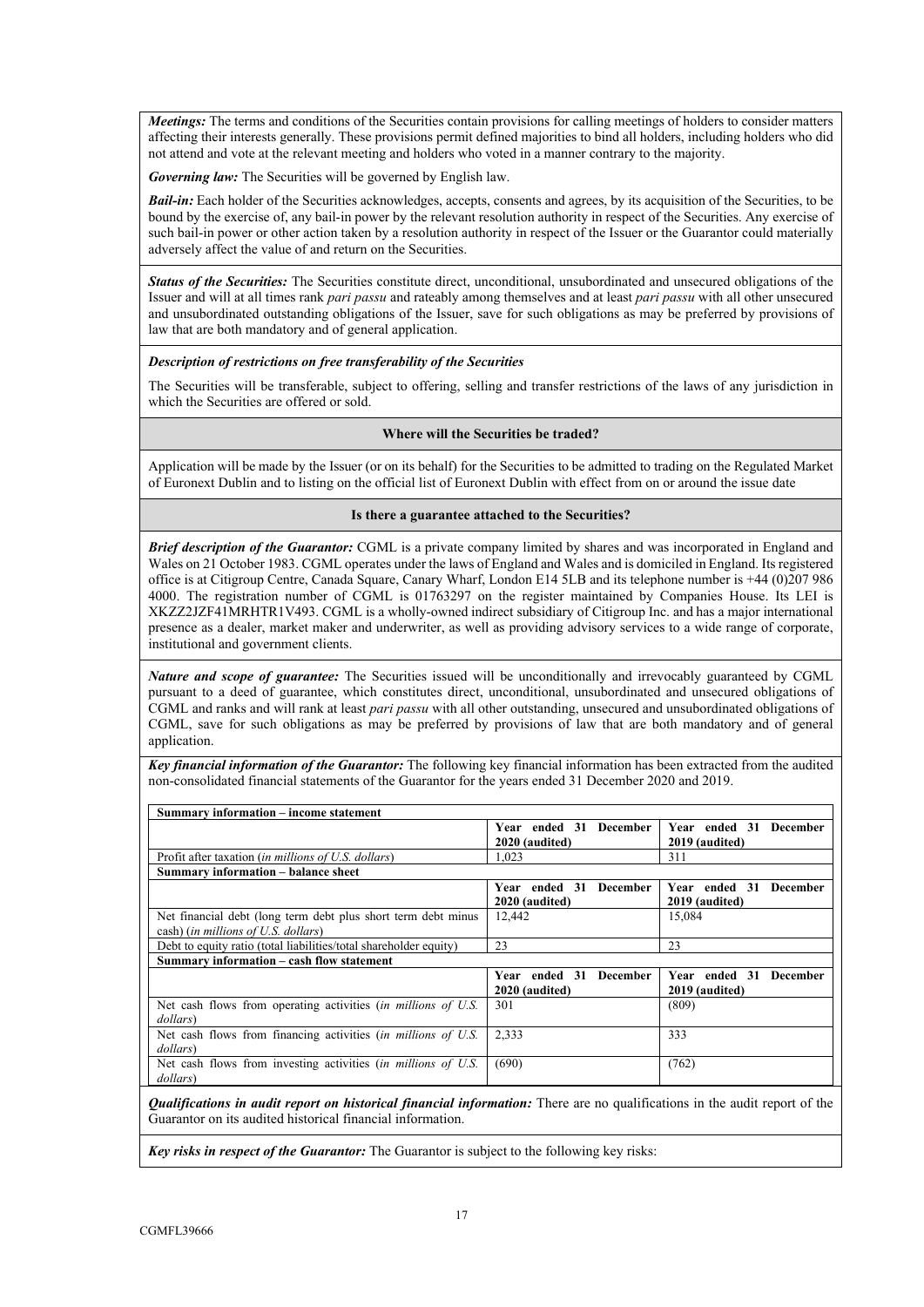- The Guarantor is exposed to concentrations of risk, particularly credit and market risk. As regulatory or market developments continue to lead to increased centralisation of trading activities, the Guarantor could experience an increase in concentration of risk, which could limit the effectiveness of any hedging strategies and cause the Guarantor to incur significant losses. The Guarantor may be affected by macroeconomic, geopolitical and other challenges, uncertainties and volatilities, including the global COVID-19 pandemic, which may negatively impact the businesses of the Guarantor and its ability to fulfil its obligations under the Securities, and the value of and return on the Securities.
- The Guarantor may not be able to maintain its current ratings. If a rating agency reduces, suspends or withdraws its rating of the Guarantor and/or any affiliate thereof, the liquidity and market value of the Securities are likely to be adversely affected. Ratings downgrades could also have a negative impact on other funding sources, such as secured financing and other margin requirements, for which there are no explicit triggers.
- If the relevant resolution authority is satisfied that the Guarantor is failing or likely to fail, and subject to certain other conditions being satisfied, the Guarantor may be subject to action taken by the resolution authority, including potentially the write down of claims of unsecured creditors of the Guarantor (such as under the deed of guarantee) and the conversion of unsecured debt claims (such as the under the deed of guarantee) to other instruments (e.g. equity shares), the transfer of all or part of the Guarantor's business to another entity, or other resolution measures. As a result of any such action, investors could lose some or all of their investment in the Securities.

# **What are the key risks that are specific to the Securities?**

The Securities are subject to the following key risks:

- You should be prepared to sustain a total or partial loss of the purchase price of your Securities. The value of Securities prior to their scheduled redemption may vary due to a number of interrelated factors, including the value, dividend yield and volatility of the Underlying(s) and any changes in interim interest rates if applicable, and a sale of Securities prior to their scheduled redemption may be at a substantial discount from the original purchase price and you may lose some or all of your investment. If, at maturity, the Final Reference Level of the Underlying is less than its Redemption Initial Level, the Securities may be redeemed for less than your initial investment or even zero. Further, you will receive no interest during the term of the Securities.
- The Issuer's obligations under the Securities and the Guarantor's obligations under the deed of guarantee represent general contractual obligations of each respective entity and of no other person. Accordingly, payments under the Securities are subject to the credit risk of the Issuer and the Guarantor. Securityholders will not have recourse to any secured assets of the Issuer and Guarantor in the event that the Issuer or Guarantor is unable to meet its obligations under the Securities, including in the event of an insolvency, and therefore risk losing some or all of their investment.
- Securities may have no established trading market when issued, and one may never develop, so investors should be prepared to hold the Securities until maturity. If a market does develop, it may not be very liquid. Consequently, you may not be able to sell your Securities easily or at all or at prices equal to or higher than your initial investment and in fact any such price may be substantially less than the original purchase price. Illiquidity may have a severely adverse effect on the market value of Securities.
- Amounts due in respect of the Securities are linked to the performance of the Underlying(s), which is a preference share. The value of the preference share will depend on the terms and conditions of such preference share (in particular the provisions relating to the return and the performance of the underlying asset(s) of such preference share ("**Preference Share Underlying(s)**")) and the financial condition and standing of the preference share issuer. If the value of the preference share decreases the value of the Securities and the redemption amount payable at their maturity are expected to decrease correspondingly.
- The levels and basis of taxation on the Securities and any reliefs for such taxation will depend on your individual circumstances and could change at any time. The tax and regulatory characterisation of the Securities may change over the life of the Securities. This could have adverse consequences for you.
- The Securities do not create an actual interest in, or ownership of, an Underlying and accordingly you will not have voting rights or rights to receive distributions or any other rights with respect to an Underlying. A Security will not represent a claim against an Underlying and, in the event that the amount paid on redemption of the Securities is less than your investment, you will not have recourse under any relevant Security to an Underlying in respect of such Securities. You will have no legal or beneficial interest in an Underlying. You may receive a lower return on the Securities than you would have received had you invested directly in an Underlying or through another product.
- The terms and conditions of the preference share include provisions dealing with the postponement of a valuation date, if any date used for the valuation or any determination of any Preference Share Underlying is delayed or the value/level of the relevant Preference Share Underlying is determined using a fall-back by reason of a nonscheduled trading day, a disrupted day or the occurrence of an adjustment event, such postponement or fall-back determined may have a material adverse effect on the value of and return on the preference share and in turn the Securities. The terms and conditions of the preference share include provisions relating to adjustment events. The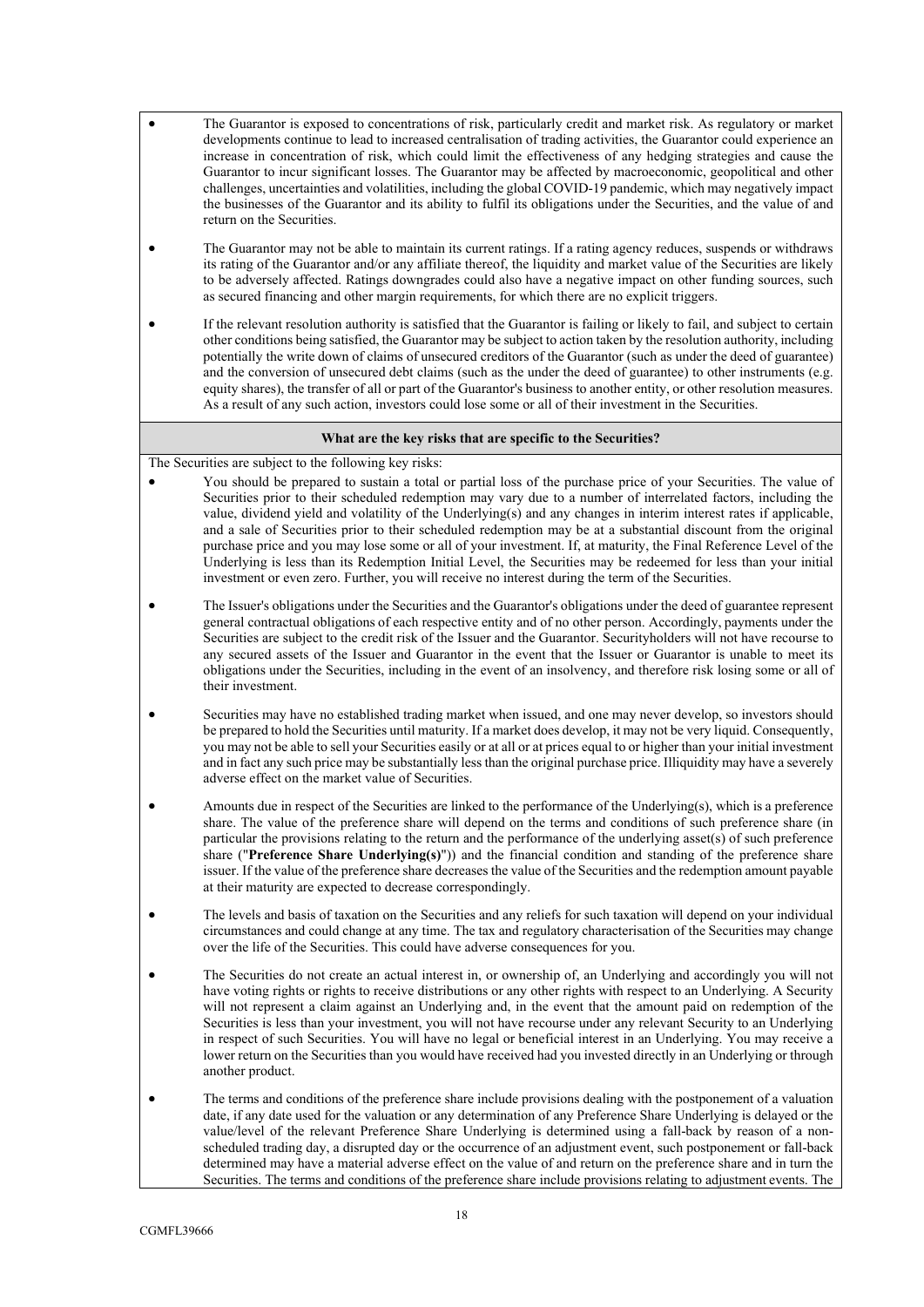occurrence of any such adjustment event may result in an adjustment to the terms of the preference share or its early redemption. Any such adjustment will be reflected in the value of the Securities and may have an adverse effect on the value of such Securities. If the preference share is redeemed early, the Securities will also be redeemed early.

- The terms and conditions of the Securities include provisions dealing with the postponement of dates on which the price of an Underlying is scheduled to be taken. Such postponement or alternative provisions for valuation provided in the terms and conditions of the Securities may have an adverse effect on the value of such Securities.
- In certain circumstances (for example, following an event of default or certain events affecting an Underlying or the Issuer's hedging arrangements, or for reasons relating to taxation or illegality), the Securities may be early redeemed. If the Securities are redeemed early, the amount paid may be less than your initial investment and you may therefore sustain a loss.

### **KEY INFORMATION ON THE OFFER OF SECURITIES TO THE PUBLIC AND/OR THE ADMISSION TO TRADING ON A REGULATED MARKET Under which conditions and timetable can I invest in the Securities?**

# *Terms and conditions of the offer*

An offer of the Securities will be made in the United Kingdom during the period from (and including) 20 October 2021 to (and including) 29 November 2021. Such period may be shortened at the option of the Issuer. The Issuer reserves the right to cancel the offer of the Securities.

The offer price is GBP 1,000 per calculation amount, and the minimum subscription amount is GBP 1,000. The Issuer may decline in whole or in part an application for the Securities and/or accept subscriptions which would exceed the aggregate principal amount of GBP 5,000,000. In the event that subscriptions for Securities are reduced due to over-subscription, the Issuer will allot Securities to applicants on a pro rata basis, rounded up or down to the nearest integral multiple of GBP 1,000 in principal amount of Securities, as determined by the Issuer, and subject to a minimum allotment per applicant of the calculation amount.

Description of the application process: Applications for the purchase of Securities may be made by a prospective investor in the United Kingdom to the Authorised Offeror. Each prospective investor in the United Kingdom should ascertain from the Authorised Offeror when the Authorised Offeror will require receipt of cleared funds from it in respect of its application for the purchase of any Securities and the manner in which payment should be made to the Authorised Offeror.

Details of method and time limits for paying up and delivering the Securities: Securities will be available on a delivery versus payment basis. The Issuer estimates that the Securities will be delivered to the purchaser's respective book-entry securities accounts on or around the issue date.

Manner in and date on which results of the offer are to be made public: By means of a notice published by the Issuer on the website of Euronext Dublin [\(www.ise.ie](http://www.ise.ie/)) and on the website of the Issuer and/or the Dealer (<https://citibankinternational.co.uk/EN/Home>).

# *Estimated expenses or taxes charged to investor by issuer/offeror*

The dealer and/or any distributors will be paid up to 3.00 per cent. per Specified Denomination as fees in relation to the issue of Securities. Apart from the offer price, the Issuer is not aware of any expenses and taxes specifically charged to the subscriber or purchaser in the United Kingdom.

#### **Who is the offeror and/or the person asking for admission to trading?**

*Authorised Offeror:* The Authorised Offeror is Meteor Asset Management Limited. Its address is 55 King William Street, London, EC4R 9AD. Its LEI is 213800ZDUGY47AEHOG17.

# **Why is the Prospectus being produced?**

*Use and estimated net amount of proceeds* 

The net proceeds of the issue of the Securities will be used primarily to grant loans or other forms of funding to CGML and any entity belonging to the same Group, and may be used to finance the Issuer itself. The estimated net amount of proceeds is 100 per cent. of the final aggregate principal amount of the Securities issued on the issue date.

*Underwriting agreement on a firm commitment basis:* The offer of the Securities is not subject to an underwriting agreement on a firm commitment basis.

#### *Description of any interest material to the issue/offer, including conflicting interests*

Fees are payable to the distributor(s). The terms of the Securities confer on the Issuer, the calculation agent and certain other persons discretion in making judgements, determinations and calculations in relation to the Securities. Potential conflicts of interest may exist between the Issuer, calculation agent and holders of the Securities, including with respect to such judgements, determinations and calculations. The Issuer, CGML and/or any of their affiliates may also from time to time